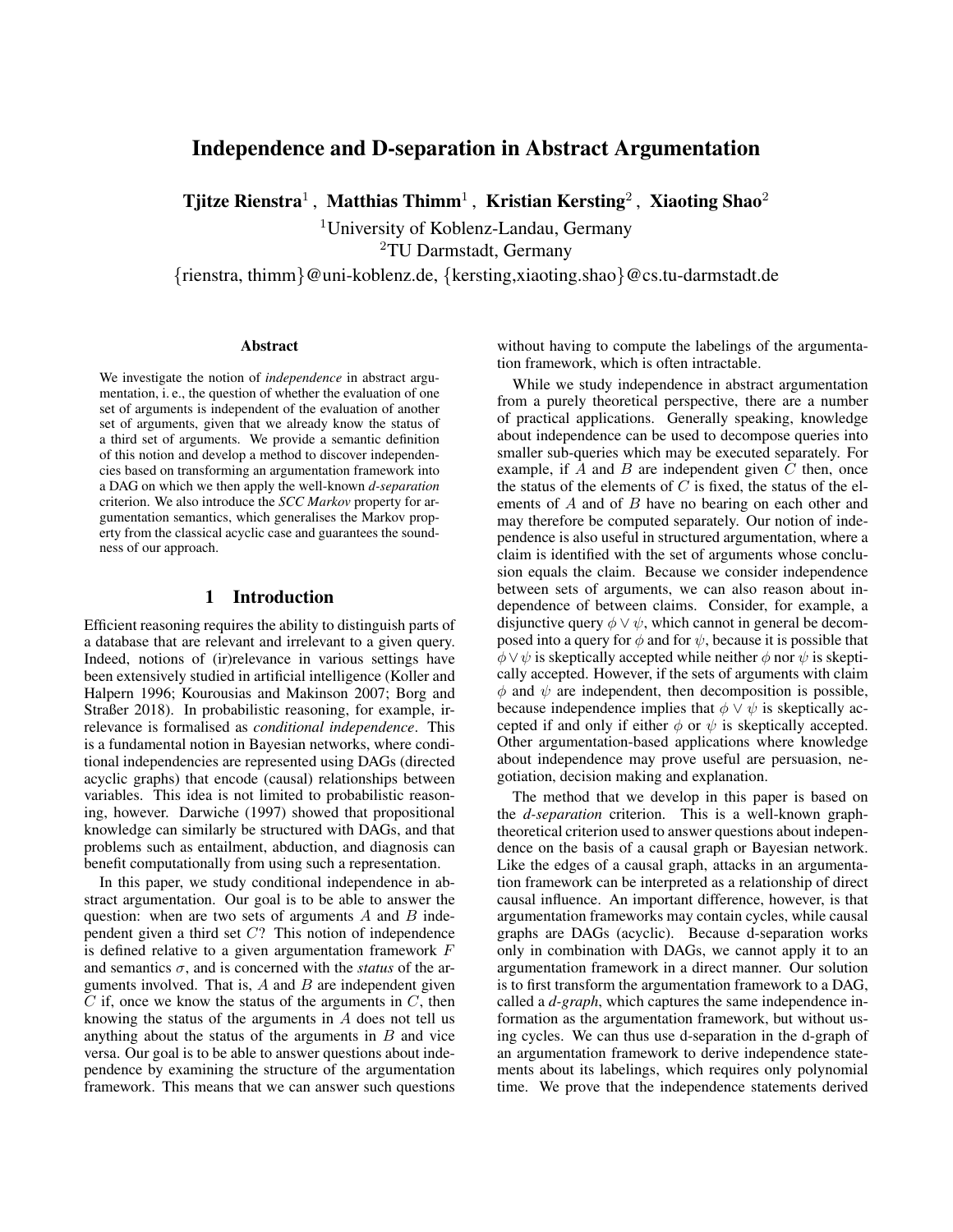like this are true for any semantics that is *SCC Markovian*, a new property we introduce for this very purpose. We show how this property is related to other known properties of semantics, and prove that it is satisfied by (among others) the complete and preferred semantics but not by the stable and semi-stable semantics.

In summary, the contributions of this paper are as follows:

- 1. We introduce a semantical definition of (conditional) independence for abstract argumentation (Section [4\)](#page-2-0).
- 2. We introduce the property *SCC Markovian* for abstract argumentation semantics and show that it is a sufficient condition for deriving independencies (Section [5\)](#page-3-0).
- 3. We provide a syntactic criterion for deriving independencies using a transformation to an acyclic representation of the dependencies in an abstract argumentation framework and show its soundness (Section [6\)](#page-5-0).

We provide necessary preliminaries about graphs and abstract argumentation in Section [2,](#page-1-0) present the necessary background on the concept of d-separation in Section [3,](#page-1-1) discuss related work an open issues in Section [7,](#page-8-0) and conclude in Section [8.](#page-8-1)

## 2 Preliminaries

<span id="page-1-0"></span>A *directed graph* is a pair  $G = (X, \rightarrow)$  where X is the set of *vertices* and  $\rightarrow \subseteq X \times X$  the set of *edges*. We say that G is a *DAG* if G contains no directed cycles. In this paper we use directed graphs to represent sets of *variables* and relationships between variables. A variable is an object with an associated nonempty and finite set of possible values, called its *domain*. We denote variables using boldface letters (x, y, ...) and use  $Dom(\mathbf{x})$  to denote the domain of x. We use X to denote sets of variables.

A *valuation* of a set  $X$  of variables is a function  $V$  that maps every variable  $x \in X$  to a value  $V(x) \in Dom(x)$ . We denote by V(X) the set of all valuations of X. A *belief state* over **X** is a subset of  $V(X)$  (we can think of a belief state as a proposition). Given a directed graph  $G = (\mathbf{X}, \rightarrow)$ , a valuation of (resp. belief state over)  $G$  is simply a valuation of (resp. belief state over) X. Given a set  $B \subseteq X$  and a valuation  $V \in \mathcal{V}(\mathbf{X})$  we denote by  $V \downarrow B$  the restriction of V to B. Given a belief state  $T \subseteq V(X)$  we denote by  $T \downarrow B$  the set  $\{V \downarrow B \mid V \in T\}$ . Given a directed graph  $G = (\mathbf{X}, \rightarrow)$ we denote by  $G \downarrow B$  the graph  $(B, \rightarrow \cap B \times B)$ .

An *argumentation framework* (abbreviated as *AF* in this paper) is usually defined as a directed graph whose vertices and edges represent arguments and attacks between arguments [\(Dung 1995\)](#page-9-4). The three-valued labelling-based semantics for argumentation frameworks is based on *labelling* functions that map every argument to one of three labels: I for *in* (or *accepted*), O for *out* (or *rejected*) and U for *undecided* [\(Caminada and Gabbay 2009\)](#page-9-5). We formalise this as follows. An *argument* is a variable x with a fixed three-valued domain  $Dom(\mathbf{x}) = \{I, 0, U\}$ . An AF is then simply a directed graph over a set of arguments, and a labelling of an AF is a valuation of the AF. To distinguish AFs from arbitrary directed graphs over variables we denote an AF as  $F = (\mathbf{A}, \Rightarrow)$ . To distinguish labelings from arbitrary valuations we use  $L$  to denote labelings. Given an AF

 $F = (\mathbf{A}, \Rightarrow)$  and arguments  $\mathbf{x}, \mathbf{y} \in \mathbf{A}$  we say that x attacks y whenever  $x \Rightarrow y$ .

A *complete* labelling of an AF represents a position on argument acceptance where an argument is accepted whenever its attackers are rejected, and rejected whenever an attacker is accepted. More precisely, a labelling  $L$  of an AF  $F = (\mathbf{A}, \Rightarrow)$  is complete if and only if for all  $\mathbf{x} \in \mathbf{A}$ , we have (1)  $L(\mathbf{x}) = I$  if and only if for all  $\mathbf{y} \in A$  such that  $y \Rightarrow x$  we have  $L(y) = 0$ ; and (2)  $L(x) = 0$  if and only if there is a  $y \in A$  such that  $y \Rightarrow x$  and  $L(y) = I$ . Various additional criteria may be considered for a labelling to represent a reasonable position. A *semantics*  $\sigma$  maps every AF F to a set of labellings of  $F$  (i.e., a belief state over  $F$ ) denoted  $\mathcal{L}_{\sigma}(F)$ , which consists of labellings that satisfy some set of criteria. The c (*complete*), p (*preferred*), g (*grounded*), ss (*semi-stable*) and st (*stable*) semantics are defined by

# Definition 1.

 $\mathcal{L}_c(F) = \{ L \in \mathcal{V}(F) \mid L \text{ is a complete labeling of } F \}$  $\mathcal{L}_{p}(F) = \{ L \in \mathcal{L}_{c}(F) \mid \nexists L' \in \mathcal{L}_{c}(F), L^{-1}(\mathbf{I}) \subset L'^{-1}(\mathbf{I}) \}$  $\mathcal{L}_{g}(F) = \{ L \in \mathcal{L}_{c}(F) \mid \nexists L' \in \mathcal{L}_{c}(F), L^{-1}(\mathbf{I}) \supset L'^{-1}(\mathbf{I}) \}$  $\mathcal{L}_{ss}(F) = \{ L \in \mathcal{L}_{c}(F) \mid \nexists L' \in \mathcal{L}_{c}(F), L^{-1}(U) \supset L'^{-1}(U) \}$  $\mathcal{L}_{\textit{st}}(F) = \{ L \in \mathcal{L}_{\textit{c}}(F) \mid L^{-1}(\mathtt{U}) = \emptyset \}$ 

# 3 D-separation

<span id="page-1-1"></span>A *causal graph* is a DAG  $G = (\mathbf{X}, \rightarrow)$  with a specific interpretation: an edge from a variable x to a variable y means that  $x$  is a direct cause of  $y$ . D-separation is a criterion used to identify *conditional independencies* implied by a causal graph. It allows us to determine whether two sets  $A, B$  of variables are independent given a third *observed* set C, by examining the structure of the causal graph [\(Pearl 2000\)](#page-9-6).

**Definition 2.** Let  $G = (\mathbf{X}, \rightarrow)$  be a DAG. A trail in G is a *loop-free, undirected (i.e., edge directions are ignored) path between two variables. If* A, B, C *are three disjoint sets of variables in* G *then* A *and* B *are said to be d-separated by* C *if every trail between every variable in* A *and in* B *is blocked by* C*. A trail is blocked by* C *if either:*

- *It contains a triple*  $\mathbf{x} \to \mathbf{z} \to \mathbf{y}$  *or*  $\mathbf{x} \gets \mathbf{z} \to \mathbf{y}$  *such that*  $z \in C$ .
- It contains a triple  $x \rightarrow z \leftarrow y$  and neither z nor a *descendant of* z *is in* C *(a descendant of* z *is any variable*  $\mathbf{z}'$  such that a directed path from  $\mathbf{z}$  to  $\mathbf{z}'$  exists in  $G$ ).

*If* A and B are d-separated by C we also write  $D_G(A, B)$ C), and if not we write  $\neg D_G(A, B \mid C)$ . If we speak of d*separation of individual variables we mean d-separation of the singleton sets containing these variables.*

<span id="page-1-2"></span>Example 1. *Consider the causal graph shown in figure [1.](#page-2-1) The "chain" structure*  $a \rightarrow c \rightarrow d$  *indicates that*  $a$  *is indirectly a cause of d. While a and d are not d-separated by the empty set, they are d-separated by c.*

*The "fork" structure*  $c \leftarrow b \rightarrow e$  *indicates that b is a common cause of c and e. Here, c and e are not d-separated by the empty set, but they are d-separated by b. Intuitively,*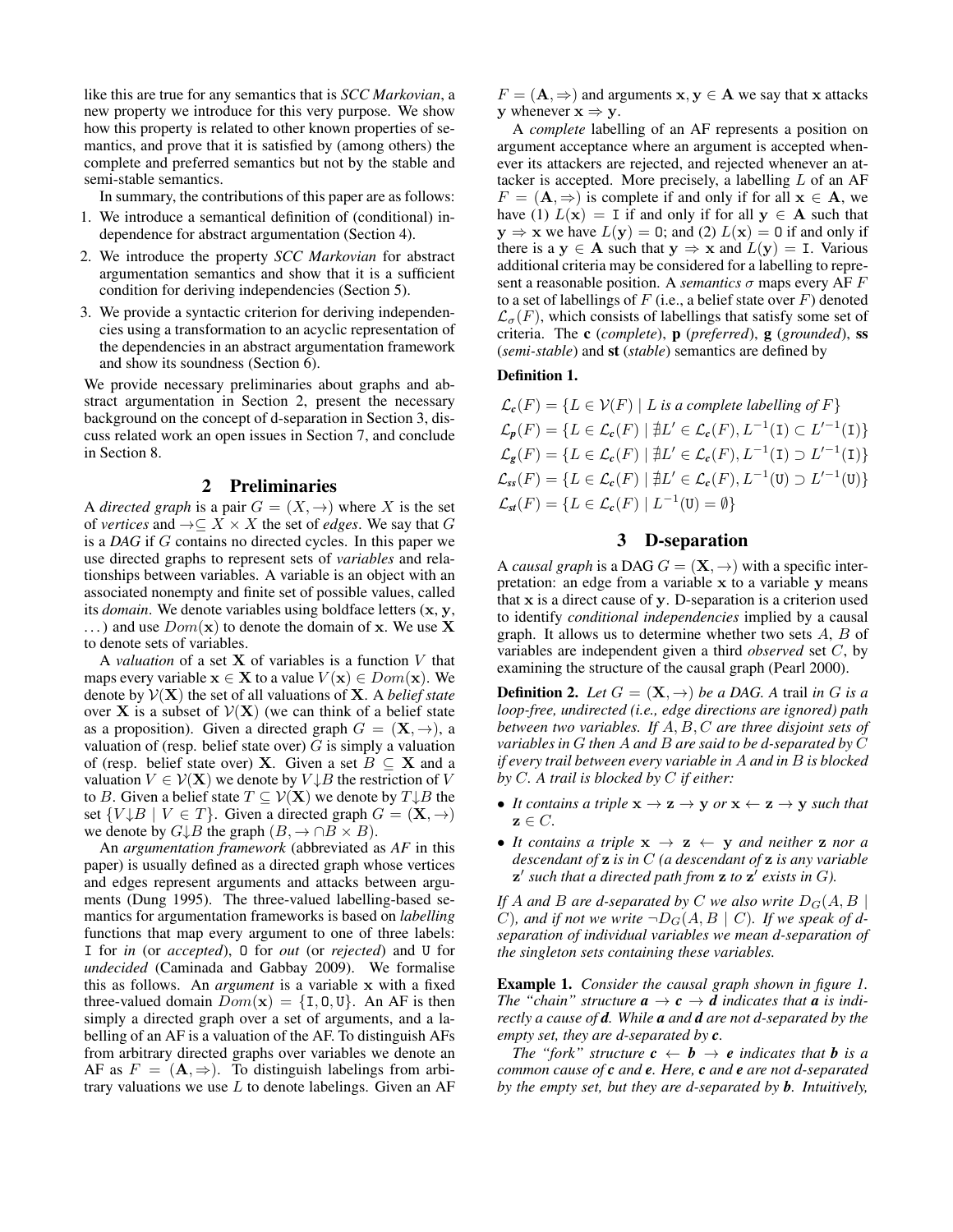<span id="page-2-1"></span>

Figure 1: A Causal Graph

*a dependency between c and e may arise due to the common cause b, but observing b renders c and e independent.*

*The "collider" structure*  $\mathbf{a} \to \mathbf{c} \leftarrow \mathbf{b}$  *indicates that*  $\mathbf{c}$  *is a common effect of a and b. Here, a and b are d-separated by the empty set but not by c. Intuitively, while a and b are independent, observing c may make them dependent, as refuting one cause may make the other cause more probable. Since d is also a common effect of a and b, it similarly holds that a and b are not d-separated by d.*

*Now consider a and e. They are d-separated by the empty set, as the trail between a and e <i>contains the triple*  $a \rightarrow$  $c \leftarrow b$  *and neither c nor a descendant of c is in*  $\emptyset$ *. They are not d-separated by c however. They are d-separated again given* {*c*, *b*}*, as the trail between a and e contains the triple*  $c \leftarrow b \rightarrow e$  *and b is in* {*c*, *b*}.

Bayesian networks are causal graphs used as compact representations of probability distributions. Given a Bayesian network  $G = (\mathbf{X}, \rightarrow)$ , a probability distribution P over **X** is said to satisfy the *local Markov condition* with respect to G if, according to  $P$ , each variable in  $G$  is probabilistically independent of its nondescendants given its parents (see Definition [3](#page-2-2) below). For Bayesian networks, d-separation is sound in the sense that, if P satisfies the local Markov condition with respect to  $G$ , then then if  $A$  and  $B$  are d-separated by  $C$  in  $G$ , then  $A$  and  $B$  are probabilistically independent given  $C$  in  $P$  [\(Pearl 2000\)](#page-9-6). More generally, d-separation is sound with respect to any *dependency model* satisfying certain properties. A dependency model over a set  $X$  of variables is a three-place relation  $I$  over disjoint subsets of  $X$ . The elements of I are understood as statements about conditional independence. That is,  $(A, B, C) \in I$  holds when A and  $B$  are independent given  $C$ . For convenience we write  $I(A, B \mid C)$  instead of  $(A, B, C) \in I$  and  $\neg I(A, B \mid C)$  instead of  $(A, B, C) \notin I$ . A dependency model I over **X** that satisfies the following set of axioms (for all disjoint subsets A, B, C, D of X) is called a *semi-graphoid*:

- Symmetry: If  $I(A, B \mid C)$  then  $I(B, A \mid C)$ .
- Decomposition: If  $I(A, B \cup D \mid C)$  then  $I(A, B \mid C)$ .
- Weak Union: If  $I(A, B \cup D \mid C)$  then  $I(A, D \mid C \cup B)$ .
- Contraction: If  $I(A, D \mid C \cup B)$  and  $I(A, B \mid C)$  then  $I(A, B \cup D \mid C)$ .

These axioms represent properties that any dependency model can reasonably be expected to satisfy (see, e.g., [\(Pearl](#page-9-7) [1989\)](#page-9-7) for a justification). Indeed, dependency models defined by probabilistic independence relationships are semigraphoids, but various other types of independence that have been considered are also semi-graphoids. The local Markov condition for dependency models is defined as follows.

<span id="page-2-2"></span>**Definition 3.** *Given a DAG*  $G = (\mathbf{X}, \rightarrow)$  *and two variables*  $x, y \in X$  *we say that* x *is a* parent *of* y *if*  $x \to y$ *; that*  $x$  *is a* descendant *of*  $y$  *if*  $x = y$  *or a directed path from* y *to* x *exists; and that* x *is a* nondescendant *of* y *if* x *is not a descendant or parent of* y*. We denote the parents, descendants and nondescendants of* x *by Pa* $_G$ (x)*, Dsc* $_G$ (x) *and ND<sub>G</sub>*( $\mathbf{x}$ )*, respectively.* 

Definition 4. *A dependency model* I *over* X *satisfies the* local Markov condition *with respect to a DAG*  $G = (\mathbf{X}, \rightarrow)$ *if and only if*

$$
\forall \mathbf{x} \in \mathbf{X} : I(\{\mathbf{x}\}, N D_G(\{\mathbf{x}\}) \mid Pa_G(\{\mathbf{x}\})). \tag{1}
$$

The d-separation criterion is sound with respect to any DAG  $G$  and semi-graphoid  $I$  over the variables of  $G$ , provided that I satisfies the local Markov condition with respect to G. We make use of this fact, which was proven in [\(Verma](#page-9-8) [and Pearl 1990,](#page-9-8) Theorem 19), later on in this paper.

<span id="page-2-4"></span>**Theorem 1.** Let  $G = (\mathbf{X}, \rightarrow)$  be a DAG. If I is a semi*graphoid over* X *that satisfies the local Markov condition with respect to* G *then for every disjoint sets*  $A, B, C \subseteq \mathbf{X}$ *we have that*  $D_G(A, B \mid C)$  *implies*  $I(A, B \mid C)$ *.* 

# <span id="page-2-0"></span>4 Conditional Independence in Abstract Argumentation

We now define a notion of conditional independence for use in abstract argumentation. The definition we use is based on the definition of conditional independence in propositional logic due to [\(Darwiche and Pearl 1994;](#page-9-9) [Darwiche 1997\)](#page-9-3). Intuitively, given a belief state  $T$  over a set  $X$  of variables, and disjoint subsets  $A, B, C$  of  $X, A$  and  $B$  are independent given C if, once we know the values of C then knowing the values of  $A$  provides no information about  $B$  and vice versa.

First some auxiliary definitions. Let  $X$  be a set of variables. We say that a valuation  $V_A$  of some subset A of X is *consistent* with a belief state T over **X** if for some  $V \in T$ we have  $V \downarrow A = V_A$ . Given two valuations  $V_A$  and  $V_B$  of disjoint subsets A and B of X we denote by  $V_A \cup V_B$  the union of the two valuations. Conditional independence with respect to a belief state is defined as follows.

<span id="page-2-3"></span>Definition 5. *Let* T *be a belief state over* X*. Given disjoint subsets* A, B, C *of* X*, we say that* A and B are independent given C in T *if, for all*  $V_A \in V(A), V_B \in V(B), V_C \in$  $\mathcal{V}(C)$ *, consistency of*  $V_C \cup V_A$  *and*  $\mathcal{V}_C \cup V_B$  *in*  $\overline{T}$  *implies consistency of*  $V_C \cup V_A \cup V_B$  *in*  $T$ *. We denote by*  $I_T$  *the dependency model over* X *defined by*

 $I_T(A, B \mid C) \leftrightarrow A$  and B are independent given C in T.

We first note that a dependency model defined by a belief state is a semi-graphoid.

Proposition 1. *Let* X *be a set of variables. For every belief state*  $T$  *over*  $X$  *it holds that*  $I_T$  *is a semi-graphoid.* 

Given an AF F and semantics  $\sigma$ , we will abbreviate the dependency model  $I_{\mathcal{L}_{\sigma}(F)}$  as  $I_F^{\sigma}$ . This dependency model captures the independencies that hold in the evaluation of F under the  $\sigma$  semantics. As can be seen by inspecting Definition [5,](#page-2-3) if the number of  $\sigma$  labellings of F is zero or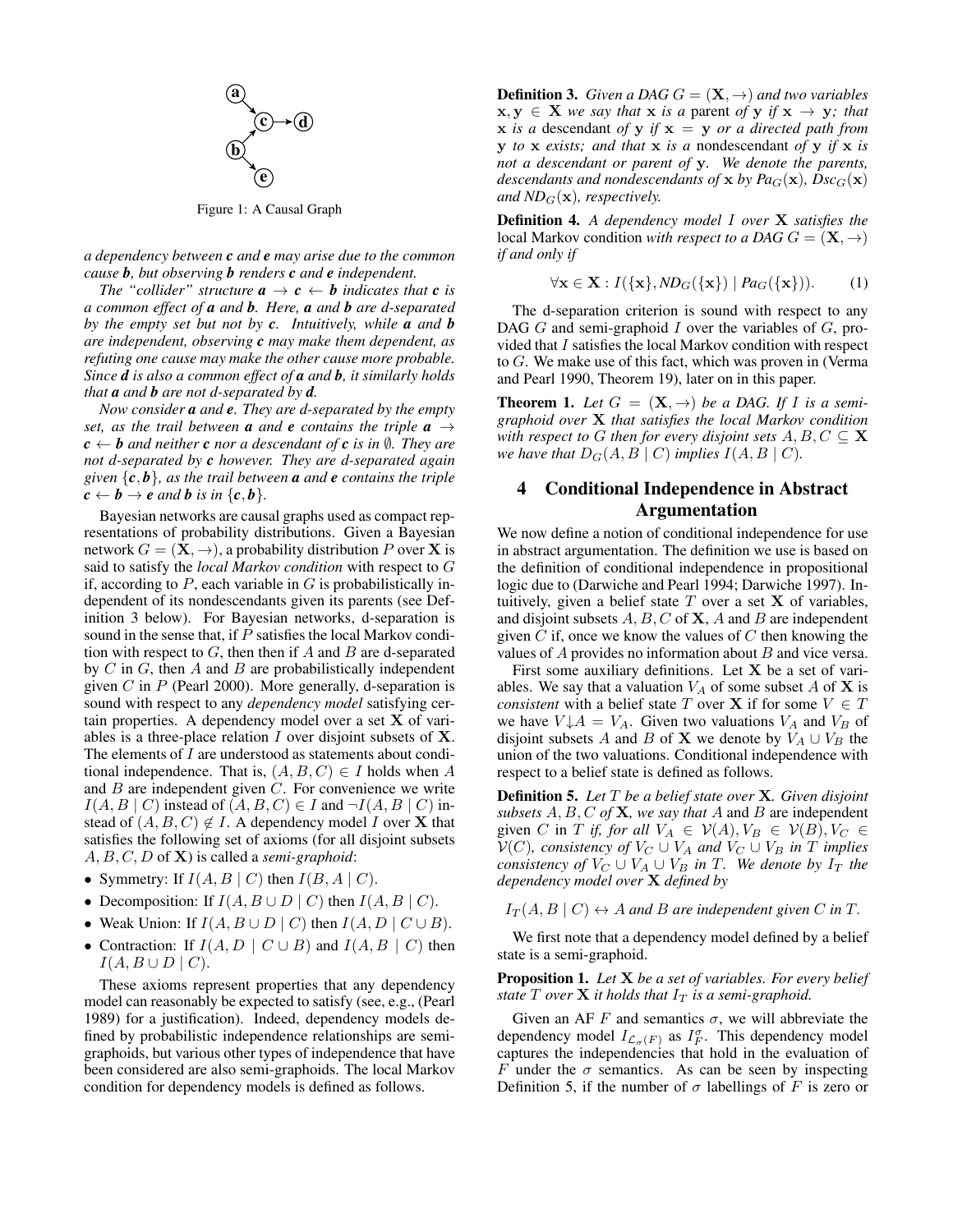<span id="page-3-1"></span>

Figure 2: An AF and its preferred and stable labellings

one, then every independence statement holds trivially in  $I_F^{\sigma}$ . Thus, a dependency model  $I_F^{\sigma}$  is informative only if F possesses more than one  $\sigma$  labelling, and these are the situations we focus on in our examples (e.g., we do not consider the grounded semantics).

Our goal is to define a method to infer, given an AF  $F$  and semantics  $\sigma$ , the independencies that hold in  $I_F^{\sigma}$ . We want to infer these independencies without having to compute the  $\sigma$  labellings of F, which is intractable under all semantics considered in this paper (Kröll, Pichler, and Woltran 2017). First we look at an example where we determine independencies in a direct manner, by examining the labellings of an AF and checking which independence statements are true.

<span id="page-3-2"></span>**Example 2.** *Consider the AF F and the set*  $\mathcal{L}_{pr}(F)$  *of preferred labellings shown in Figure [2.](#page-3-1) We have that:*

*1. a and e are not independent, since* (*a*: O) *and* (*e* : U) *are consistent but*  $(a: 0, e: U)$  *is not. They do become independent after observing b. Thus, we have:*

> $\neg I_F^{pr}(\mathbf{a},\mathbf{e} \mid \emptyset)$  *I*  $\frac{pr}{F}(\mathbf{a}, \mathbf{e} \mid \mathbf{b})$

*2.* e *and* h *are not independent. They do become independent after observing* d*:*

$$
\neg I_F^{pr}(\mathbf{e},\mathbf{h} \mid \emptyset) \qquad I_F^{pr}(\mathbf{e},\mathbf{h} \mid \mathbf{d})
$$

*3. the sets* {a, b} *and* {c, d} *are independent, but they are not independent if we observe* e*, since* (e: O, a: I, b: O) *and* (e: O, c: I, d: O) *are consistent but* (e: O, a: I, b: O, c: I, d: O) *is not. They are similarly not independent if we observe* f *or* g*. Thus, we have:*

$$
\begin{array}{ll} \hspace{-0.2cm} I_F^{pr}(\{\mathbf{a},\mathbf{b}\},\{\mathbf{c},\mathbf{d}\}\mid \emptyset) & \hspace{-0.2cm} \hspace{-0.2cm} \hspace{-0.2cm} \hspace{-0.2cm} \hspace{-0.2cm} \hspace{-0.2cm} \hspace{-0.2cm} \hspace{-0.2cm} \hspace{-0.2cm} \hspace{-0.2cm} \tau_F^{pr}(\{\mathbf{a},\mathbf{b}\},\{\mathbf{c},\mathbf{d}\}\mid \mathbf{f}) \\ \hspace{-0.2cm} \hspace{-0.2cm} \hspace{-0.2cm} \hspace{-0.2cm} \hspace{-0.2cm} \hspace{-0.2cm} \hspace{-0.2cm} \hspace{-0.2cm} \hspace{-0.2cm} \hspace{-0.2cm} \hspace{-0.2cm} \hspace{-0.2cm} \tau^{pr}_F(\{\mathbf{a},\mathbf{b}\},\{\mathbf{c},\mathbf{d}\}\mid \mathbf{g}) \\ \hspace{-0.2cm} \hspace{-0.2cm} \hspace{-0.2cm} \hspace{-0.2cm} \tau^{pr}_F(\{\mathbf{a},\mathbf{b}\},\{\mathbf{c},\mathbf{d}\}\mid \mathbf{g}) \end{array}
$$

*4.* a *and* h *are independent, but they are not independent if we observe* e*. This is because* (e: O, a: I) *and*  $(e: 0, h: I)$  *are consistent but*  $(e: 0, a: I, h: I)$  *is not. If we additionally observe* d *then they are independent again:*

$$
I_F^{pr}(\mathbf{a},\mathbf{h} \mid \emptyset) \quad \neg I_F^{pr}(\mathbf{a},\mathbf{h} \mid \mathbf{e}) \quad I_F^{pr}(\mathbf{a},\mathbf{h} \mid \{\mathbf{d},\mathbf{e}\})
$$

We can already see that the independencies in this example can be inferred from the structure of the AF similarly to how we inferred independencies using d-separation in Example [1.](#page-1-2) We have, for instance, a chain structure  $a \rightarrow b \rightarrow e$ , where a and e become independent after observing **b**. There is also a fork structure **e**  $\leftarrow$  **d**  $\rightarrow$  **h**, where **e** and **h** become independent after observing **d** (a common cause of e and h). We also have a collider structure  $\mathbf{b} \rightarrow \mathbf{e} \leftarrow \mathbf{d}$ , where  $\{\mathbf{a}, \mathbf{b}\}\$  and  $\{\mathbf{c}, \mathbf{b}\}\$ are unconditionally independent but not independent after observing e (a common effect of b and d). Unfortunately, however, we cannot apply d-separation to the structure of an AF directly. The reason is that the soundness of d-separation as stated by Theorem [1](#page-2-4) holds only DAGs, and AFs are not in general DAGs. Our approach will therefore be as follows. Given an AF F and semantics  $\sigma$ , we first transform F into a DAG which we call the *d-graph* of F. We then apply d-separation to the d-graph of F to infer independencies that hold in  $I_F^{\sigma}$ . Before presenting this transformation we consider a property that a semantics must satisfy in order for this approach to be sound.

### 5 The SCC Markov Principle

<span id="page-3-0"></span>The independencies that hold in the evaluation of an AF depend on the semantics that we use. While Example [2](#page-3-2) is based on the preferred semantics, it can be checked that the same independencies hold under the complete semantics. Under the stable semantics things are different, however. Consider again the AF  $F$  shown in Figure [2](#page-3-1) and consider the set  $\mathcal{L}_{st}(F)$  of stable labellings. While the sets  $\{a, b\}$  and  $\{c, d\}$  are unconditionally independent under the preferred semantics, they are not unconditionally independent under the stable semantics, nor under the semi-stable semantics, which coincides with the stable semantics in this case.

This behaviour is due to the resistance of these semantics to have arguments undecided. Because of this, either b or d must be accepted, and this leads to a dependency between the two sets, as observing that **b** is rejected implies that d is accepted and vice versa. If we interpret attacks, like edges in a causal graph, as a relationship of direct causal influence, then this behaviour is strange. Under this interpretation,  $\{a, b\}$  and  $\{c, d\}$  should indeed be unconditionally independent, as the two sets have no common cause and none of the common effects e, f or g are observed.

We now formally characterise the class of semantics that are consistent with the interpretation of attacks as a relationship of direct causal influence. We then show that the preferred and complete semantics belong to this class, but the stable and semi-stable semantics do not. First we consider a generalisation of the local Markov condition that is welldefined for graphs with cycles. The idea is based on the observation that every graph with cycles possess an acyclic structure, which is formed by the graph's *strongly connected components* (SCCs) and their interactions.

Definition 6. *The set of* SCCs *(*strongly connected components*)* of a graph  $G = (\mathbf{X}, \rightarrow)$ , denoted  $\mathcal{S}(G)$ , contains the *equivalence classes induced by the* path equivalence relation ∼<sub>G</sub> over **X** defined by **x** ∼<sub>G</sub> **y** iff **x** = **y** or there is a *directed path from* x *to* y *and* y *to* x*.*

Like parents and nondescendants of individual variables we also define parents and nondescendants of SCCs. Note that we define a parent of an SCC  $S$  to be a parent of an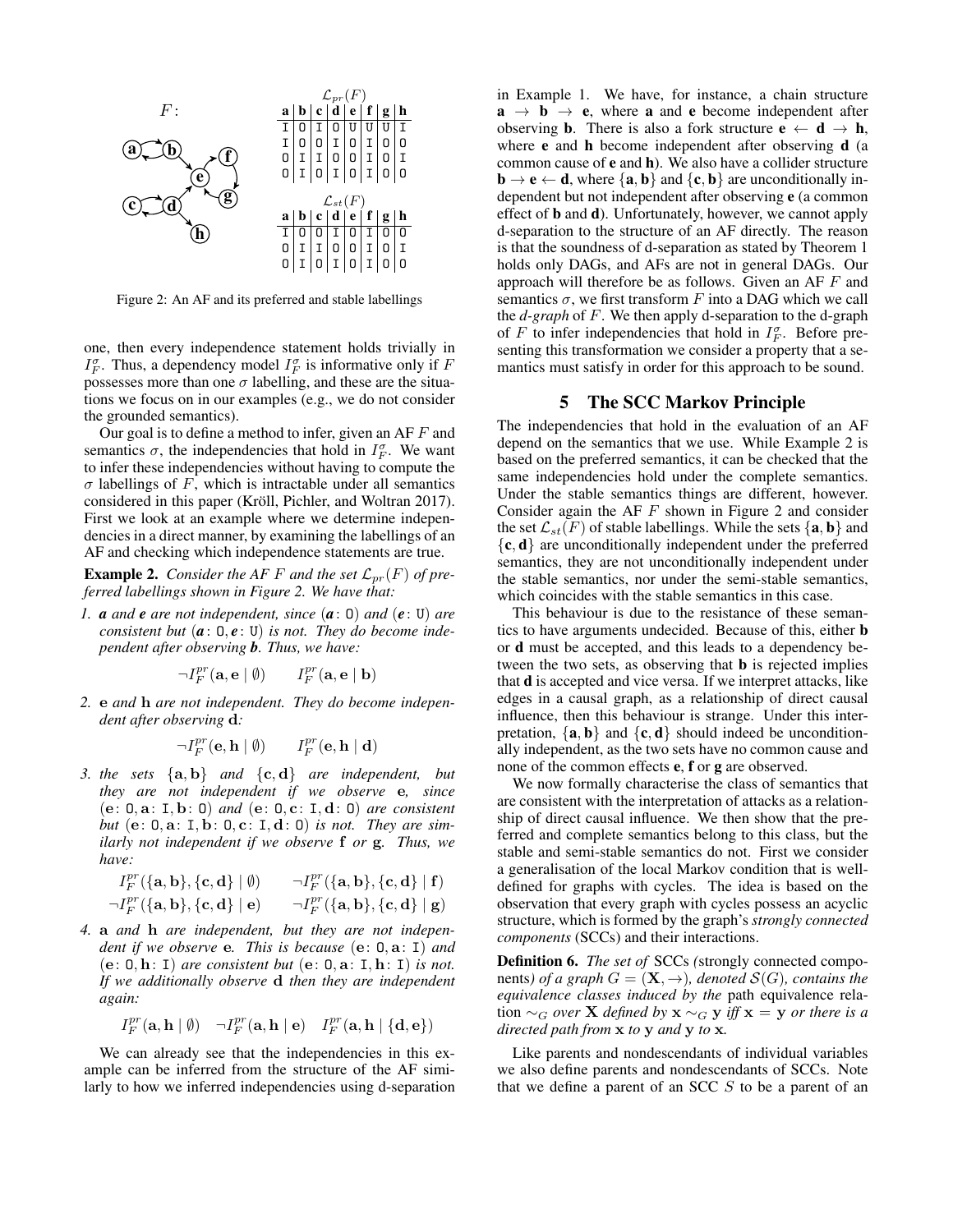<span id="page-4-0"></span>

Figure 3: An AF with SCCs highlighted

element of  $S$  that is itself not a member of  $S$ . This is also sometimes referred to as an *outparent*.

Definition 7. *Let* G *be a graph and let* S *be an SCC of* G*. A* parent *of* S *is a parent of an element of* S *that is itself not a member of* S*. A* descendant of S *is an element of* S *or a variable* x *such that directed path from an element of* S *to* x *exists. A* nondescendant of S *is any variable that is not a descendant or parent of* S*. We denote the parents and nondescendants of* S by  $Pa_G(S)$  *and ND<sub>G</sub>(S), respectively.* 

Example 3. *Let* F *be the AF shown in Figure [3,](#page-4-0) which is the same AF as shown in Figure [2](#page-3-1) with SCCs enclosed in dotted rectangles. We have:*

$$
Pa_F(S_1) = \emptyset \qquad ND_F(S_1) = \{c, d, h\}
$$
  
\n
$$
Pa_F(S_2) = \emptyset \qquad ND_F(S_2) = \{a, b\}
$$
  
\n
$$
Pa_F(S_3) = \{b, d\} \qquad ND_F(S_3) = \{a, c, h\}
$$
  
\n
$$
Pa_F(S_4) = \{d\} \qquad ND_F(S_4) = \{a, b, c, e, f, g\}
$$

The *SCC Markov condition* states that every SCC is independent of its nondescendants given its outparents.

Definition 8. *A dependency model* I *over* X *satisfies the* SCC-Markov condition *with respect to a (possibly cyclic) graph*  $G = (\mathbf{X}, \rightarrow)$  *if and only if* 

$$
\forall S \in \mathcal{S}(G) : I(S, ND_G(S) | Pa_G(S)). \tag{2}
$$

Note that the SCC-Markov condition implies nothing about independencies among elements of the same SCC. Hence, nothing is implied about independencies among the elements of a cycle, as such elements belong to the same SCC. Furthermore, if  $G$  is a DAG then every SCC of  $G$  is singleton set  $\{x\}$  whose parents coincide with the parents of x. This implies:

<span id="page-4-3"></span>Proposition 2. *If* G *is a DAG then a dependency model* I *over* G *satisfies the local Markov condition with respect to* G *if and only if it satisfies the SCC Markov condition with respect to* G*.*

We define an *SCC Markovian* semantics as follows.

Definition 9. *A semantics* σ *is* SCC Markovian *if for every AF F*, *I*<sub>*F*</sub> satisfies the SCC Markov condition with respect *to* F*.*

Which semantics are SCC Markovian? We first observe that the stable and semi-stable semantics are not.

Example 4. *Figure [3](#page-4-0) depicts the same AF as Figure [2](#page-3-1) but with SCCs enclosed in dotted rectangles. The set*  $\mathcal{L}_{st}(F)$  *of stable labellings of* F *are shown on the right in Figure [2.](#page-3-1)* For the stable semantics to be SCC Markovian,  $I_{st}^F$  must *satisfy the SCC Markov condition with respect to* F*. For* example, the SCC  $\{c, d\}$  must be independent of its non*descendants given its parents, i.e.,*  $I_{st}^F(\hat{\{\mathbf{c}},\mathbf{d}\},\{\mathbf{a},\mathbf{b}\}\mid \emptyset)$ *. However,* {c: I, d: O} *and* {a: I, b: O} *are consistent in*  $\mathcal{L}_{st}(F)$  *but* {**c**: **I**, **d**: **0**, **a**: **I**, **b**: **0**} *is not. We thus have*  $\neg I_{st}^F(\{\mathbf{c},\mathbf{d}\},\{\mathbf{a},\mathbf{b}\}\mid \emptyset)$  *Therefore, the stable semantics is not SCC Markovian. Because the stable and semi-stable labellings of* F *coincide, this example also demonstrates that the semi-stable semantics is not SCC Markovian.*

The complete and preferred semantics, however, are SCC Markovian. To prove this we consider two general semantic principles and show that their combination is a sufficient condition for SCC Markovianness. These are *SCC decomposability* and *Universality*. It is known that these principles are satisfied by the complete and preferred semantics as well as a number of other semantics.

SCC decomposability was introduced by [\(Baroni et al.](#page-9-11) [2014\)](#page-9-11), where it was called *full decomposability with respect to SCC partitioning*. To define it we need to define the notion of *AF with input*, which is an AF F together with a set of *input arguments* which may attack F via a provided *input attack relation*, as well as a labelling of the input arguments.

Definition 10. *An* AF with input *is a tuple*  $(F, B_{in}, L_{in}, \Rightarrow_{in})$  where  $F = (\mathbf{A}, \Rightarrow)$  *is an AF,*  $B_{in}$ *a set of* input arguments *such that*  $A \cap B_{in} = \emptyset$ *,*  $L_{in} \in \mathcal{L}(B_{in})$  *an* input labelling, and  $\Rightarrow_{in} \subseteq B_{in} \times \mathbf{A}$  *an* input attack relation*.*

A *local function* assigns to each AF with input a set of labellings of the AF.

<span id="page-4-4"></span>Definition 11. *A* local function Z *assigns to every AF with input*  $(F, B_{in}, L_{in}, \Rightarrow_{in})$  *a set*  $Z(F, B_{in}, L_{in}, \Rightarrow_{in}) \subseteq$  $\mathcal{L}(F)$ .

A semantics σ is SCC decomposable if it is *represented* by some local function. A local function  $Z$  represents a semantics  $\sigma$  if, for every AF F, the global computation of the  $\sigma$  labellings of F coincides with the per-SCC local computation according to Z.

<span id="page-4-2"></span>Definition 12. *A semantics* σ *is* represented *by a local function Z if and only if for every AF*  $F = (\mathbf{A}, \Rightarrow)$  *we have that*  $L \in \mathcal{L}_{\sigma}(F)$  *if and only if*  $\forall S \in \mathcal{S}(F)$ *,* 

$$
L\downarrow S \in Z(F\downarrow S, Pa_F(S), L\downarrow Pa_F(S), \Rightarrow \cap Pa_F(S) \times S).
$$

*We say that* σ *is* SCC decomposable *if and only if* σ *is represented by some local function.*

Universality simply states that every AF has at least one labelling.

**Definition 13.** A semantics  $\sigma$  is universal *if and only if for each AF F,*  $\mathcal{L}_{\sigma}(F) \neq \emptyset$ *.* 

Any semantics that is both SCC decomposable and Universal is SCC Markovian.

<span id="page-4-1"></span>Theorem 2. *If* σ *is SCC decomposable and Universal then* σ *is SCC Markovian.*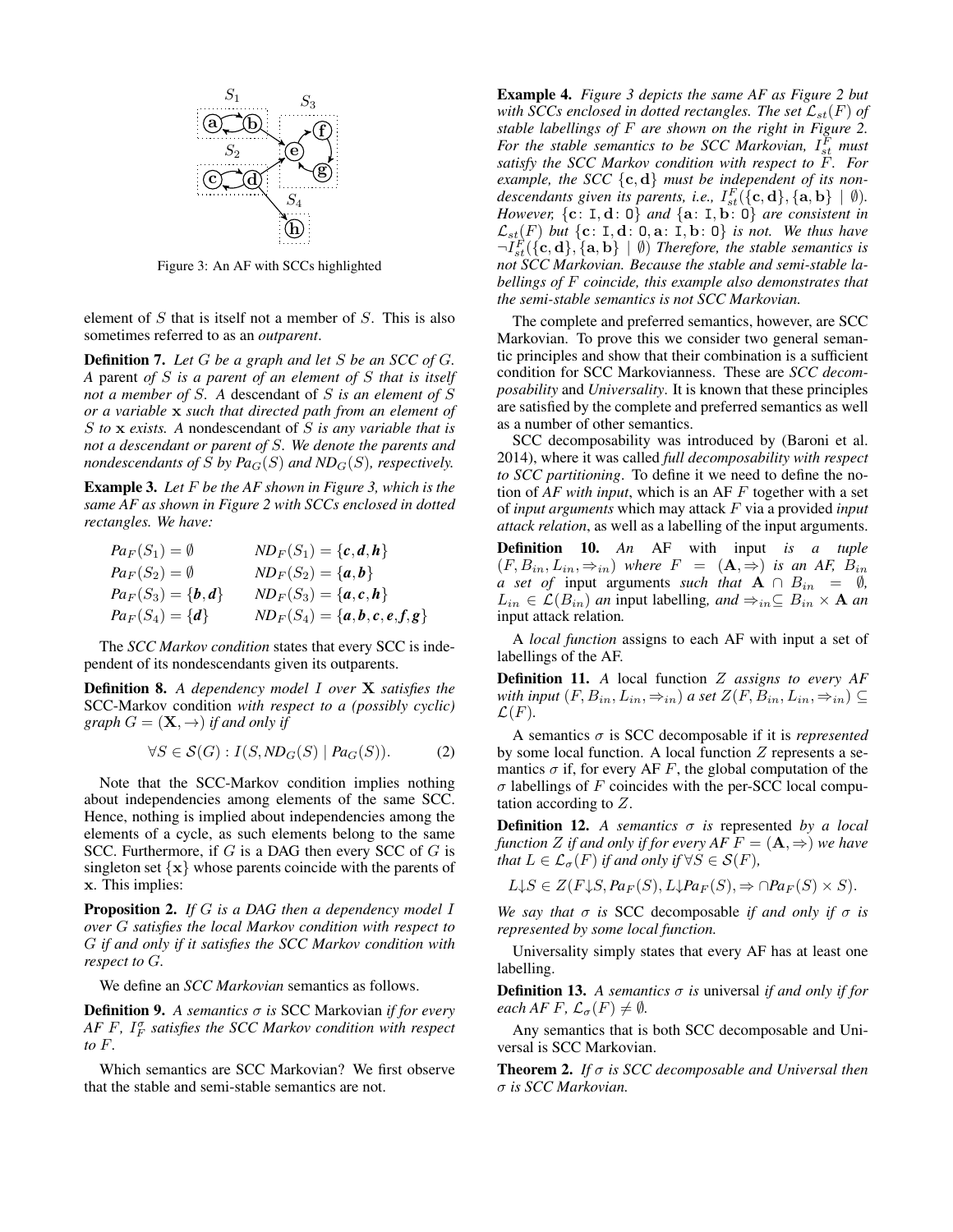<span id="page-5-3"></span>

|             | <b>SCC</b>   | Universal | SCC.      |
|-------------|--------------|-----------|-----------|
|             | Decomposable |           | Markovian |
| Complete    | Yes          | Yes       | Yes       |
| Preferred   | Yes          | Yes       | Yes       |
| Stable      | Yes          | No        | No        |
| Semi-stable | N٥           | Yes       | N٥        |

Table 1: Principles under different semantics

 $\Box$ 

#### *Proof.* Follows from lemma [1](#page-5-1) and [2](#page-5-2) below.

Note that the other direction of this implication does not hold. To see why, consider the semantics that evaluates single-SCC AFs using preferred semantics and all other AFs using complete semantics. This semantics is SCC Markovian and universal but not SCC decomposable. An example of a semantics that is SCC Markovian and SCC decomposable but not universal is the semantics that maps every AF to the empty set of labellings.

The complete and preferred semantics are both universal and SCC decomposable [\(Baroni et al. 2014\)](#page-9-11) and hence SCC Markovian. We already saw that the stable and semi-stable are not SCC Markovian, which means that they must violate either universality or SCC decomposability. Indeed, the stable semantics is not universal, while the semi-stable semantics is not SCC decomposable [\(Baroni et al. 2014\)](#page-9-11). Table [1](#page-5-3) provides an overview of which of the semantics considered in this paper satisfy the principles discussed here.

In the remainder of this section, which may be skipped upon first reading, we present the two lemmas referred to in the proof of Theorem [2.](#page-4-1) In these lemmas we make use of what we call a *causal theory*, which is a graph G together with an *influence function* for each SCC of G. An influence function for an SCC S assigns to every valuation of the parents of S a *non-empty* set of valuations of S. The belief state represented by a causal theory is the belief state that is consistent with these assignments.<sup>[1](#page-5-4)</sup>

<span id="page-5-8"></span>**Definition 14.** *A* causal theory *is a pair*  $(G, \Phi)$  *where G is a graph with SCCs*  $\{S_1, \ldots, S_n\}$  *and*  $\Phi = \{\Phi_1, \ldots, \Phi_n\}$ *is a set of* influence functions *where, for every*  $i \in 1...n$ ,  $\Phi_i: V(Pa_G(S_i)) \to (2^{\mathcal{V}(S_i)} \setminus \emptyset)$ . A causal theory  $(G, \Phi)$ represents *the belief state* T *defined by*

$$
V \in T \leftrightarrow \text{ for } i = 1 \dots n, V \downarrow S_i \in \Phi_i(V \downarrow \text{Pa}_G(S_i)). \quad (3)
$$

The non-emptiness condition for influence functions prevents the ability to express dependencies among parents of an SCC. To see why, note that  $\Phi_i(V) = \emptyset$  would imply inconsistency of  $V$ , which may result in dependencies among the parents of  $S_i$  even if there are no edges between these parents.[2](#page-5-5) The first lemma provides a link between causal theories and the SCC Markov condition.

<span id="page-5-1"></span>**Lemma 1.** *For every belief state*  $T$  *we have that*  $I_T$  *satisfies the SCC Markov condition with respect to* G *if and only if some causal theory* (G, Φ) *represents* T*.*

*Proof.* (If) Suppose  $(G, \Phi)$  represents T. Let  $S \in \mathcal{S}(G)$ ,  $ND = ND<sub>G</sub>(S)$ ,  $Pa = Pa<sub>G</sub>(S)$ . We need to prove that we have  $I_T(S, ND \mid Pa)$ . Let  $V_{ND} \in V(ND)$ ,  $V_{Pa} \in V(Pa)$ , and *V<sub>S</sub>* ∈  $V(S)$ . Suppose  $V_{Pa} \cup V_S$  and  $V_{Pa} \cup V_{ND}$  are consistent in T. Then there are valuations  $V^1, V^2 \in T$  such that  $V^1 \downarrow Pa \cup T$  $S = V_{Pa} \cup V_S$  and  $V^2 \downarrow Pa \cup ND = V_{Pa} \cup V_{ND}$ . Since  $(G, \Phi)$ represents T we also have, for all  $S' \in \mathcal{S}(G)$ ,  $V^1 \downarrow S' \in$  $\Phi_{S'}(V^1 \downarrow Pa_G(S'))$  and  $V^2 \downarrow S' \in \Phi_{S'}(V^2 \downarrow Pa_G(S'))$ . Now define  $V^3$  by  $V^3 \downarrow S \cup Dsc_G(S) = V^1 \downarrow S \cup Dsc_G(S)$  and  $V^3 \downarrow N D_G(S) \cup Pa_G(S) = V^2 \downarrow N D_G(S) \cup Pa_G(S)$ . Then for all  $S \in \mathcal{S}(G)$  we have  $V^3 \downarrow S \in \Phi_S(V^3 \downarrow Pa_G(S))$ . Because  $(G, \Phi)$  represents T it now follows that  $V^3 \in \mathcal{L}_{\sigma}(F)$ and hence that  $V_{Pa} \cup V_S \cup V_{ND}$  is consistent. We thus have  $I_T(S, ND \mid Pa)$ .

(Only If) Let T be a belief state such that  $I_T$  satisfies the SCC Markov condition with respect to  $G$ . Let  $\{S_1, \ldots, S_n\} = \mathcal{S}(G)$  and define  $\Phi_{S_i}$  by

<span id="page-5-7"></span>
$$
\Phi_{S_i}(V_{Pa}) = \{ V \downarrow S_i \mid V \in T, V \downarrow Pa_G(S_i) = V_{Pa} \}, \quad (4)
$$

if  $V_{Pa}$  is consistent in T, and  $\Phi_{S_i}(V_{Pa}) = \mathcal{L}(S_i)$ , other-wise. We now prove that [\(3\)](#page-5-6) holds. The  $\rightarrow$  direction is easy. For the  $\leftarrow$  direction, let V be a valuation s.t., for  $i = 1...n$ ,  $V \downarrow S_i \in \Phi_{S_i}(V \downarrow Pa_G(S_i))$ . Assume w.l.o.g. that  $\{S_1, \ldots, S_n\}$  is ordered such that if  $i < j$  then  $S_i \subseteq$  $ND_G(S_j) \cup Pa_G(S_j)$ . We prove by induction on i that  $V \downarrow S_1 \cup \ldots \cup S_i$  is consistent in T for all  $i \leq n$ . For the base case we have  $V{\downarrow}S_1 \in \Phi_{S_1}(\emptyset)$ . Using [\(4\)](#page-5-7) it then follows that  $V \downarrow S_1$  is consistent in T. For the inductive case, assume that  $V \downarrow \{S_1, \ldots, S_{i-1}\}$  is consistent in T. Since  $S_1 \cup \ldots \cup S_{i-1} \subseteq \text{ND}_G(S_i) \cup \text{Pa}_G(S_i)$ , the fact that  $I_T$ satisfies the SCC Markov condition with respect to G implies that  $S_i$  is independent of  $S_1 \cup \ldots \cup S_{i-1} \setminus Pa_G(S_i)$ given  $Pa_G(S_i)$ . This implies that  $V \downarrow \{S_1, \ldots, S_i\}$  is consistent in T. By induction it follows that  $V \downarrow \{S_1, \ldots, S_n\}$  is consistent in T and hence that  $V \in T$ . Hence condition [\(3\)](#page-5-6) is satisfied which means that  $(G, \Phi)$  represents T.  $\Box$ 

<span id="page-5-6"></span>The second lemma states that, if  $\sigma$  is an SCC decomposable and universal semantics, then for every  $AF F$  we can construct a causal theory  $(F, \Phi)$  that represents  $\mathcal{L}_{\sigma}(F)$ .

<span id="page-5-2"></span>Lemma 2. *Let* σ *be an SCC decomposable and universal semantics. Let*  $Z_{\sigma}$  *be the local function that represents*  $\sigma$ *. Let*  $F = (\mathbf{A}, \Rightarrow)$  *be an AF with SCCs*  $\{S_1, \ldots, S_n\}$ *. Let*  $(F, {\Phi_1, \ldots, \Phi_n})$  *be the causal theory where* 

$$
\Phi_i(L) = Z_{\sigma}(F \downarrow S_i, Pa_F(S_i), L, \Rightarrow \cap Pa_F(S_i) \times S_i).
$$

*Then*  $(F, \Phi)$  *represents*  $\mathcal{L}_{\sigma}(F)$ *.* 

*Proof.* Follows directly from Definitions [12](#page-4-2) and [14.](#page-5-8)  $\Box$ 

## 6 The D-graph Approach

<span id="page-5-0"></span>We now show how to derive independencies from the structure of an AF by transforming the AF into what we call a *d-graph*. After presenting the transformation itself we discuss the soundness, completeness and complexity of the approach. Intuitively, the d-graph transformation is based on

<span id="page-5-4"></span><sup>&</sup>lt;sup>1</sup>In the acyclic case, causal theories are similar to *symbolic causal networks* due to [\(Darwiche and Pearl 1994\)](#page-9-9). Symbolic causal networks use sets of formulas, called *micro theories*, instead of influence functions. They furthermore support *exogenous variables*, which we do not need and thus omit.

<span id="page-5-5"></span><sup>&</sup>lt;sup>2</sup>A condition similar to non-emptiness applies to the micro theories of a symbolic causal network [\(Darwiche and Pearl 1994\)](#page-9-9).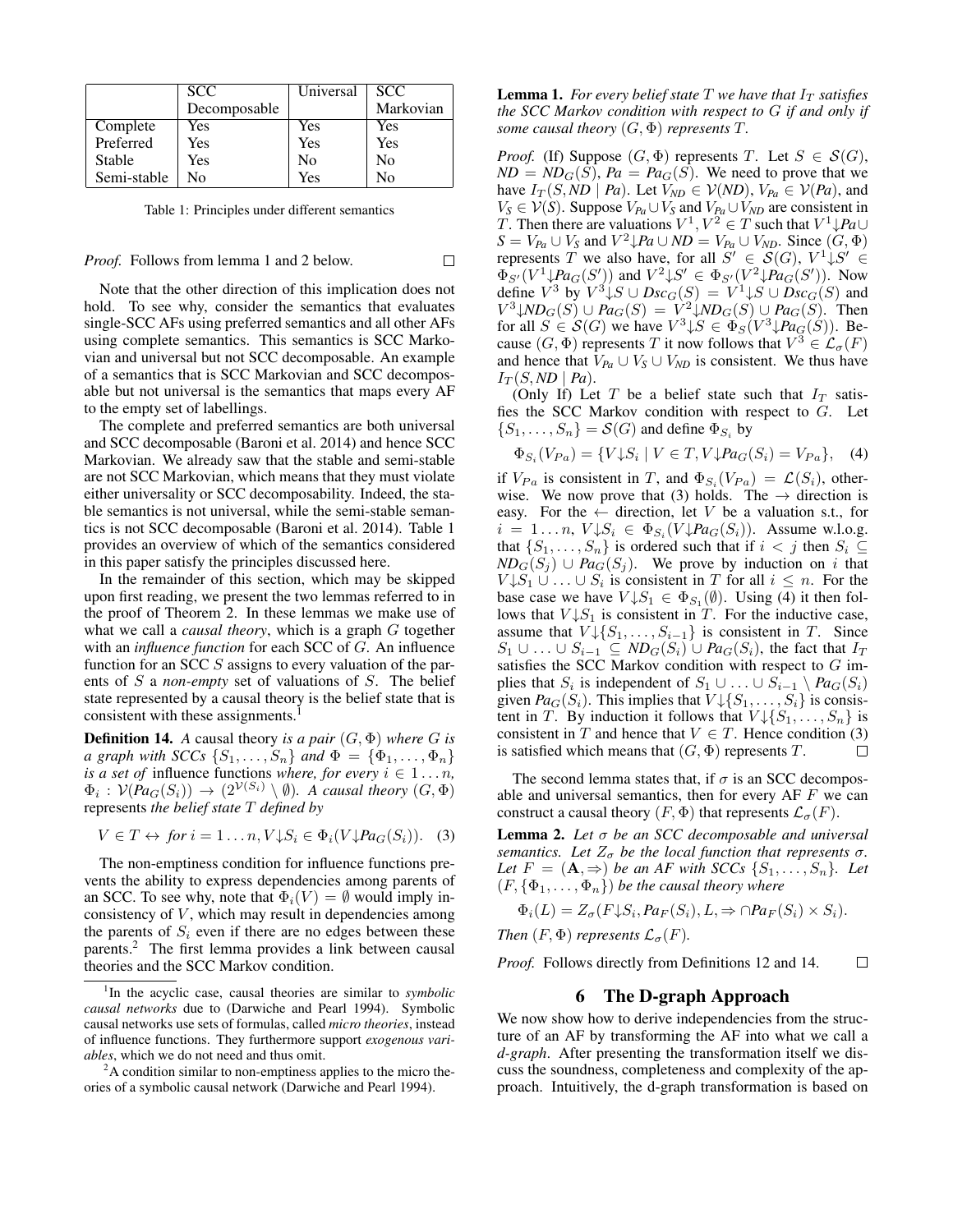the principle of replacing cyclical dependencies with dependencies represented using extra *latent common cause* variables. If a graph contains, for example, a cycle  $\mathbf{a} \leftrightarrow \mathbf{b}$ , then the resulting d-graph contains a fork structure  $\mathbf{a} \leftarrow \mathbf{s} \rightarrow \mathbf{b}$ , where s is an extra variable representing a common cause for a and b. This common cause s is hypothetical, used purely to account for the dependency between a and b, and therefore treated as unobservable. As long as s is not observed, the two structures (cycle and fork) represent the same independence information, because the fork structure ensures that a and b are d-separated only if s is observed.

The transformation of a graph  $G$  to the d-graph  $G^*$  consists of three steps, applied separately to each SCC  $S_i$ :

- 1. Remove all edges between elements of  $S_i$ .
- 2. Add an extra latent common cause variable  $s_i$  and an edge from  $s_i$  to every element of  $S_i$ .
- 3. For every parent **x** of  $S_i$ , replace the edge from **x** to  $S_i$ with an edge from  $x$  to  $s_i$ .

The result is a DAG since step 1 removes all cycles and steps 2 and 3 do not introduce new cycles. The following definition describes the d-graph transformation more consisely.

**Definition 15.** Let  $G = (\mathbf{X}, \rightarrow)$  be a graph with SCCs  $S(G) = \{S_1, \ldots, S_n\}$ . The d-graph of G is a DAG  $G^* = (\mathbf{X} \cup \{s_1, \ldots, s_n\}, \rightarrow')$  where  $\mathbf{x} \rightarrow' \mathbf{y}$  iff for some  $i \in 1, \ldots, n$  either:

- $\mathbf{x} \in Pa_G(S_i)$  and  $\mathbf{y} = \mathbf{s}_i$ , or
- $\mathbf{x} = \mathbf{s}_i$  and  $\mathbf{y} \in S_i$ .

Let us look at an example. Let  $F$  be the AF shown in Figure [3.](#page-4-0) The d-graph  $F^*$  is shown in Figure [4.](#page-6-0) In this figure we have highlighted the original SCCs with dotted rectangles. Note that, while the edges in  $F$  represent attacks, the edges in  $F^*$  represent arbitrary relations of direct influence. Consider the cycle in  $F$  contained in the SCC  $S_1 = {\bf{a}, \bf{b}}$ . As edges between elements of  $S_1$  are removed in  $F^*$ , this cycle is not present in  $F^*$ . The dependency between a and b is now accounted for by the variable  $s_1$ , which acts as a common cause for a and b. Now consider the SCC  $S_3 = {\bf e}, {\bf f}, {\bf g}$ , which is transformed similarly, but in addition, the attack of the parents b and  $\bf d$  of  $S_3$  on  $\bf e$  is replaced with edges from  $b$  and  $d$  to  $s_3$ . This is done so that the dependence of *all* elements of  $S_3$  on **b** and **d**—not just **e** but also f and g—is still accounted for. Note that the addition of the variable  $s_4$  for the singleton SCC  $S_4$  is not actually needed, but treating all SCCs the same simplifies the definition of d-graph.

#### 6.1 Soundness of the D-graph Approach

Given a graph  $G$ , the d-graph  $G^*$  is a DAG that contains all variables present in  $G$ . Thus, we can use d-separation in  $G^*$ to derive independence statements about a belief state over G. If the dependency model of this belief state satisfies the SCC Markov condition with respect to  $G$ , then these statements are true.

**Theorem 3.** Let T be a belief state over  $G = (\mathbf{X}, \rightarrow)$ . If  $I_T$ *satisfies the SCC-Markov condition with respect to* G *then for all disjoint sets*  $A, B, C \subseteq \mathbf{X}$  *we have that*  $D_{G^*}(A, B)$ C) *implies*  $I_T(A, B \mid C)$ .

<span id="page-6-0"></span>

Figure 4: The d-graph for the AF from Figure [2](#page-3-1)

*Proof.* Let T be a belief state over the graph  $G =$  $({x_1, \ldots, x_n}, \rightarrow)$  with SCCs  ${S_1, \ldots, S_m}$ . Suppose  $I_T$ satisfies the SCC Markov condition with respect to G. Then let  $(G, \{\Phi_{S_1}, \ldots, \Phi_{S_m}\})$  be the causal theory that represents T, the existence of which follows from Lemma [1.](#page-5-1) Let  $G^* = (\{\mathbf{x}_1, \dots, \mathbf{x}_n, \mathbf{s}_1, \dots, \mathbf{s}_m\}, \rightarrow)$  be the d-graph of  $G$ where the domain of  $s_i$  is defined by  $Dom(s_i) = V(S_i)$ (i.e., the values of  $s_i$  are the valuations of  $S_i$ ). Now define the causal theory  $(G^*, {\{\Phi_{\mathbf{x}_1}, \ldots, \Phi_{\mathbf{x}_n}, \Phi_{\mathbf{s}_1}, \ldots, \Phi_{\mathbf{s}_m}\}})$  by

$$
\forall V \in \mathcal{V}(\{\mathbf{s}_i\}), V \in \Phi_{\mathbf{s}_i}(V') \text{ iff } V(\mathbf{s}_i) \in \Phi_{S_i}(V'),
$$
  

$$
\Phi_{\mathbf{x}_i}(V) = V(\mathbf{s}_j)(\mathbf{x}_i), \text{ where } j \text{ is s.t. } \mathbf{x}_i \in S_j,
$$

and let  $T^*$  be the theory it represents. Then:

- 1. This definition implies that  $T^* \downarrow {\mathbf{x}_1, \dots, \mathbf{x}_n} = T$ . Hence for all disjoint sets  $A, B, C \subseteq {\mathbf{x}_1, \ldots, \mathbf{x}_n}$  we have  $I_{T^*}(A, B \mid C)$  if and only if  $I_T(A, B \mid C)$ .
- 2. Lemma [1](#page-5-1) implies that  $I_{T^*}$  satisfies the SCC Markov condition with respect to  $G^*$ . Since  $G^*$  is acyclic, this im-plies, using Proposition [2,](#page-4-3) that  $I_{T^*}$  satisfies the local Markov condition with respect to  $G^*$ .

These two facts imply, using Theorem [1,](#page-2-4) that for all disjoint sets  $A, B, C \subseteq {\mathbf{x}_1, \dots, \mathbf{x}_n}$  we have that  $D_{G^*}(A, B \mid C)$ implies  $I_T(A, B \mid C)$ . П

A corollary of this theorem is:

Corollary 1. *Let* σ *be an SCC-Markovian semantics and let*  $F = (\mathbf{A}, \Rightarrow)$  be an AF. Then for all disjoint sets  $A, B, C \subseteq$ **A** we have that  $D_{F^*}(A, B \mid C)$  implies  $I_F^{\sigma}(A, B \mid C)$ .

In the following example we show that the independencies that were shown to hold in Example [2](#page-3-2) can all be derived using the d-graph approach.

<span id="page-6-1"></span>Example 5. *Let* F *be the AF shown earlier in Figure [2.](#page-3-1) The d-graph* F <sup>∗</sup> *of* F *is shown in Figure [4.](#page-6-0) In Example [2](#page-3-2) we* listed a number of (non-)independencies that hold in  $I_F^{pr}$ . *In this example we show that all these independencies are derivable using d-separation in* F ∗ *, while none of the nonindependencies are derivable.*

*In the d-graph* F <sup>∗</sup> *we have that:*

*1.* a *and* e *are not d-separated by the empty set because the empty set does not block the trail*  $\mathbf{a} \leftarrow \mathbf{s}_1 \rightarrow \mathbf{b} \rightarrow \mathbf{s}_3 \rightarrow \mathbf{c}_4$ e*. This trail is blocked by* b*, however, which is due to the chain*  $s_1 \rightarrow b \rightarrow s_3$ *. Therefore* a *and* e *are d-separated by* b*. Thus, we have:*

$$
\neg D_{F^*}(\mathbf{a}, \mathbf{e} \mid \emptyset) \qquad D_{F^*}(\mathbf{a}, \mathbf{e} \mid \mathbf{b})
$$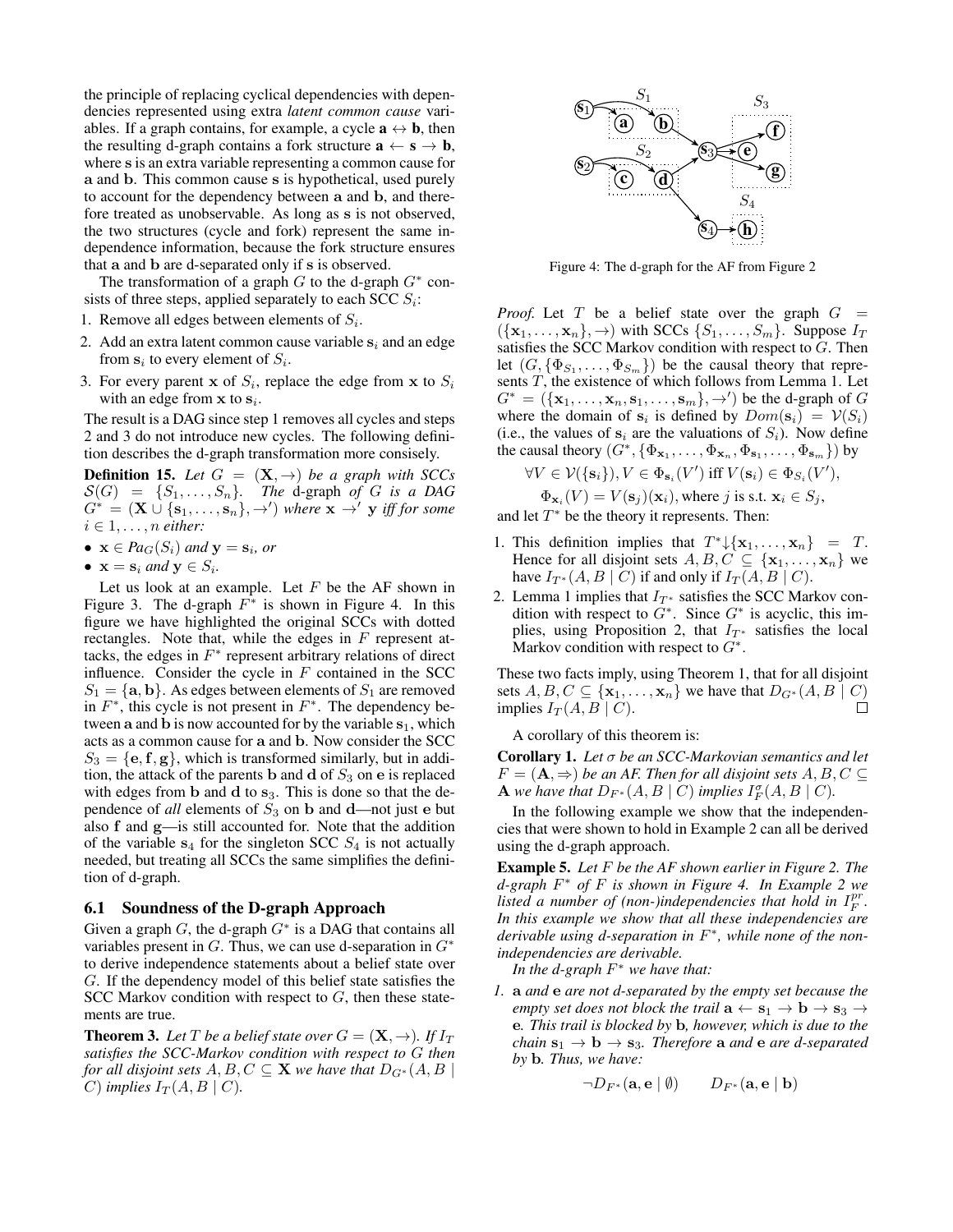<span id="page-7-0"></span>

Figure 5: Independence of b and d derivable after pruning

*2.* e *and* h *are not d-separated by the empty set because the empty set does not block the trail*  $e \leftarrow s_3 \leftarrow d \rightarrow s_4 \rightarrow$ h*. This trail is blocked by* d*, however, due to the fork*  $\mathbf{s}_3 \leftarrow \mathbf{d} \rightarrow \mathbf{s}_4$ *. Therefore* **e** *and* **h** *are d-separated by* **d**. *Thus, we have:*

$$
\neg D_{F^*}(\mathbf{e}, \mathbf{h} \mid \emptyset) \qquad D_{F^*}(\mathbf{e}, \mathbf{h} \mid \mathbf{d})
$$

*3. The sets*  $\{a, b\}$  *and*  $\{c, d\}$  *are d-separated by the empty set. This is because the empty set blocks all trails between the two sets. However, they are not d-separated by* e*, because of the trail*  $\mathbf{b} \to \mathbf{s}_3 \leftarrow \mathbf{d}$  *and the fact that*  $\mathbf{e}$  *is a descendant of* s3*. They are similarly not d-separated by* f *or* **g***, which are also descendants of* **s**<sub>3</sub>*. Thus, we have:* 

$$
\begin{array}{ll}D_{F^*}(\{{\bf a},{\bf b}\},\{{\bf c},{\bf d}\}\mid \emptyset) & \neg D_{F^*}(\{{\bf a},{\bf b}\},\{{\bf c},{\bf d}\}\mid {\bf f})\\ \neg D_{F^*}(\{{\bf a},{\bf b}\},\{{\bf c},{\bf d}\}\mid {\bf e}) & \neg D_{F^*}(\{{\bf a},{\bf b}\},\{{\bf c},{\bf d}\}\mid {\bf g})\end{array}
$$

*4.* a *and* h *are d-separated by the empty set. This is because the empty set blocks the trail*  $\mathbf{a} \leftarrow \mathbf{s}_1 \rightarrow \mathbf{b} \rightarrow \mathbf{s}_3 \leftarrow \mathbf{d} \rightarrow$  $s_4 \rightarrow h$  *due to the collider*  $b \rightarrow s_3 \leftarrow d$ *. This trail is no longer blocked if we observe* e*, which is a descendant of* s3*. If we additionally observe* d *then the trail is blocked again due to the fork*  $\mathbf{s}_3 \leftarrow \mathbf{d} \rightarrow \mathbf{s}_4$ *. Thus, we have:* 

 $D_{F^*}(\mathbf{a}, \mathbf{h} | \emptyset) \quad \neg D_{F^*}(\mathbf{a}, \mathbf{h} | \mathbf{e}) \quad D_{F^*}(\mathbf{a}, \mathbf{h} | \{\mathbf{d}, \mathbf{e}\})$ 

#### <span id="page-7-2"></span>6.2 (In)completeness of the D-graph Approach

In the previous section we proved the soundness of the dgraph approach: if  $\sigma$  is SCC Markovian then  $D_{F^*}(A, B)$ C) implies  $I_F^{\sigma}(A, B \mid C)$ . Example [5](#page-6-1) also shows that the approach is fairly complete; in all cases considered there, we have that  $I_F^{\sigma}(A, B \mid C)$  implies  $D_{F^*}(A, B \mid C)$ . The approach is not fully complete, however. A number of cases can be identified where independencies that hold under an SCC Markovian semantics such as the complete or preferred semantics cannot be derived using the d-graph approach.

One case concerns independencies that hold because an effect gets cancelled out due to mediating arguments being rejected. This is demonstrated by the AF  $F$  and d-graph  $F^*$  shown in Figure [5.](#page-7-0) Here e is always accepted and attacks c. The indirect effect of b on d, which is mediated by

<span id="page-7-1"></span>

Figure 6: Independence of b and d not derivable

c, is therefore cancelled out, making b and d independent. We cannot, however, derive independence of b and d using d-separation in the d-graph  $F^*$ , which still contains a path from b to d. Fortunately, this case is easily dealt with by pruning the AF before transforming it into a d-graph. In this pruning step, we remove attacks originating from arguments that are attacked by unattacked arguments, repeating this operation until no more attacks are removed. The AF  $\overline{F}$ ' shown in Figure [5](#page-7-0) shows the result of applying this pruning step to F. As b and d are no longer connected in the resulting dgraph  $F^{\prime*}$ , their independence can now be derived. This solution applies to any semantics under which the pruning step described here does not change the set of labellings, such as the complete and preferred semantics. Note that the attacks removed in the pruning step are exactly the attacks coming from arguments that are labelled O in the grounded labelling of the AF. This pruning step therefore requires polynomial time.

We cannot always easily detect effects that are cancelled out due to mediating arguments being rejected. Consider, for example, the AF  $F$  shown in Figure [6.](#page-7-1) Under the preferred semantics, c is always rejected as it is attacked by e and f, of which one is always accepted. Thus, like the example above, the effect of b on d is cancelled out, but we cannot derive independence of b and d using d-separation in  $F^*$ . Unfortunately, a single syntactic pruning criterion to solve all instances exhibiting this problem does not seem to exist.

A final case of incompleteness concerns observations of arguments that only attack arguments within the same SCC. This is demonstrated by the AF shown in Figure [7.](#page-8-2) Here, the arguments c and d belong to the same SCC and c attacks only d. This results in a d-graph in which c has just one parent and no children, which means that c cannot block any trail. As a consequence, the independence of b and e given c, which holds under all of the common semantics, cannot be derived. The root of the problem here is that independence of b and e given c is not in fact implied by SCC Markovianness. Indeed, it is possible to define a semantics that is SCC Markovian under which b and e are not independent given c (e.g., evaluate  $\{a, b\}$  according to the preferred semantics, let c always be rejected and assign to d the same label as b). To uncover these independencies we therefore need to go beyond the SCC Markov condition and consider stronger decomposability principles that account for independencies on a more fine-grained level. We plan to investigate this in future work.

Let us point out, however, that if independence information is used for the purpose of speeding up inference then some degree of incompleteness is not critical. Incompleteness just means that we sometimes need to fall back on a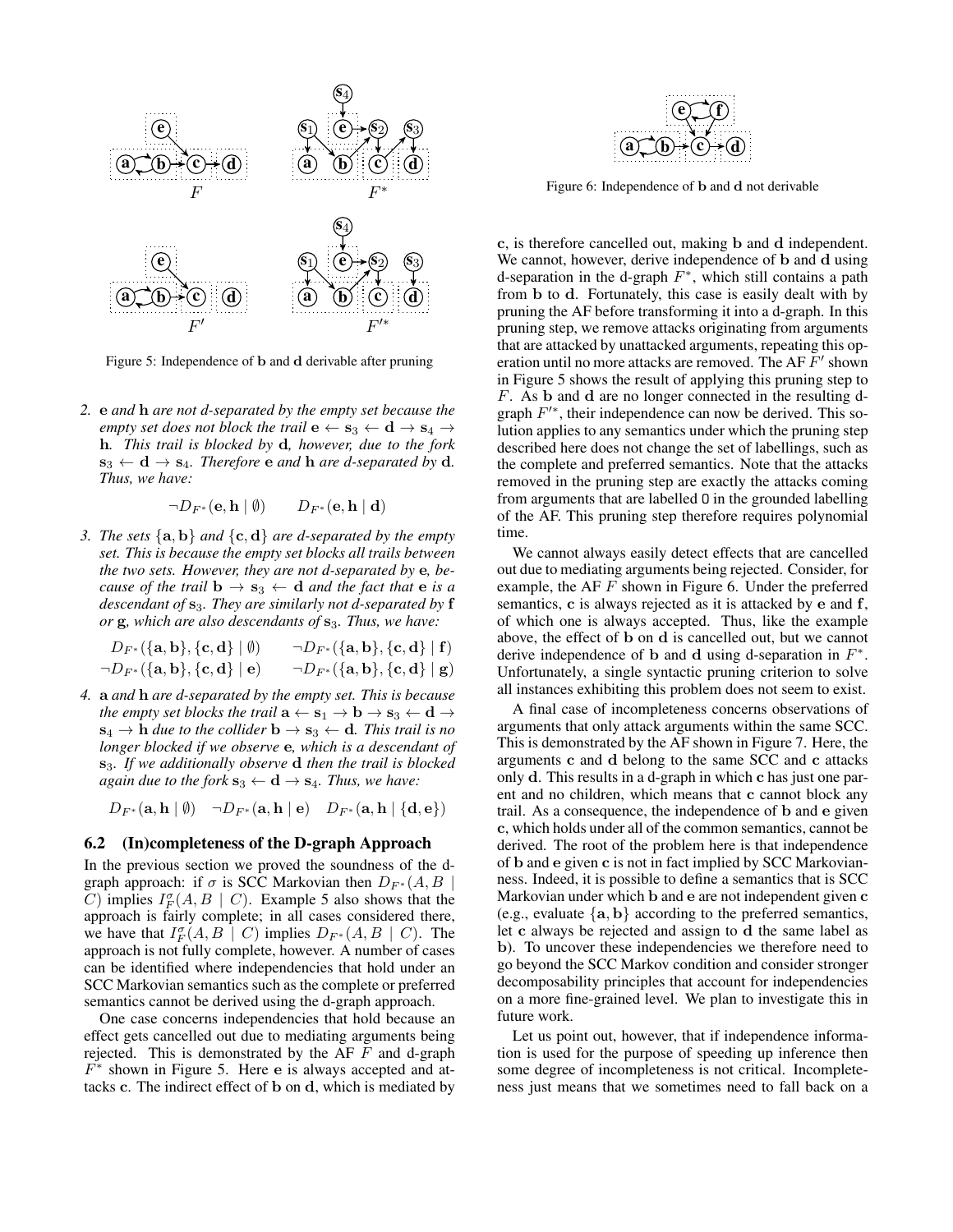<span id="page-8-2"></span>

Figure 7: Independence of b and e given c not derivable

(typically more expensive) procedure that does not rely on independence, even though a (typically cheaper) procedure that does rely on independence would also have worked. However, any procedure that does not rely on independence should also produce correct results when independence does hold. Soundness, on the other hand, is critical, because assuming independence when independence does not hold may lead to incorrect results.

## 6.3 Complexity of the D-Graph Approach

Determining independence using the d-graph approach is computationally cheap. The first step, which is the dgraph transformation, amounts to identifying the SCCs of the graph, which is known to take linear time in the number of nodes and edges (e.g., using *Kosaraju's* algorithm). The extra pruning step described in Section [6.2](#page-7-2) adds polynomial time. However, this needs to be done only once, because a d-graph can be reused for multiple d-separation tests. A d-separation test itself is also known to take linear time [\(Darwiche 2009\)](#page-9-12). Taking everything into account, determining independence is therefore tractable. By contrast, many inference problems in abstract argumentation are intractable (Kröll, Pichler, and Woltran 2017; [Dvo](#page-9-13)řák [and Dunne 2018\)](#page-9-13). Many problems whose runtime can be reduced by using independence information may therefore benefit from our approach.

### 7 Discussion

<span id="page-8-0"></span>A notion of *relevance* in abstract argumentation was studied by [\(Liao and Huang 2013\)](#page-9-14). The definition is simple: an argument x is relevant to an argument y if and only if a directed path from x to y exists. This notion of relevance applies to semantics that satisfy the Directionality criterion [\(Baroni, Giacomin, and Guida 2005\)](#page-9-15):

Definition 16. *A semantics* σ *satisfies* Directionality *if and only if, for every AF*  $F = (\mathbf{A}, \Rightarrow)$ *, and every unattacked set* U of F, we have that  $\mathcal{L}_{\sigma}(F\downarrow U) = \mathcal{L}_{\sigma}(F)\downarrow U$ , where a set  $U \subseteq A$  *is an unattacked set of* F *if and only if no*  $\mathbf{x} \in A \setminus U$ *attacks any*  $y \in U$ .

They show that, under any directional semantics, one may remove arguments not relevant to a set  $B$  if one is interested in computing only the status of  $B$ , which can significantly reduce runtime. The same principle is used in [\(Liao, Jin, and](#page-9-16) [Koons 2011\)](#page-9-16) to reduce runtime of recomputing the extensions of an AF when the AF is changed. We can define *irrelevance* as the complement of relevance. Irrelevance of this kind does not imply independence, however, since absence of a directed path from x to y does not imply independence of x and y (see, e. g., the arguments e and h in Example [5\)](#page-6-1).

On the other hand, unconditional d-separation of  $x$  and  $y$ implies absence of a directed path—in either direction between x and y and thus implies irrelevance in both directions. This notion of irrelevance is, however, unconditional, so it cannot be compared to independence in the conditional case. Furthermore, Directionality neither implies nor is implied by SCC Markovianness. Irrelevance and independence are therefore based on different underlying principles. An example of a directional but non-SCC-Markovian semantics is the semantics that labels arguments either all I or all O, except for self-attacking arguments, which are labelled O. An example of an SCC Markovian but non-directional semantics is the semantics under which, for any single-argument AF  $({x}, \Rightarrow)$ , x is labelled 0, while every other AF admits every possible labelling. Nevertheless, among the semantics considered in the literature, those that satisfy SCC Markovianness appear to be precisely those that satisfy Directionality. In future work we plan to investigate the relationship between SCC Markovianness and Directionality, as well as the relationship between independence and irrelevance, in more detail.

SCC decomposability is related to the SCC recursiveness principle [\(Baroni, Giacomin, and Guida 2005\)](#page-9-15). SCC recursiveness, in short, means that the semantics is definable in terms of a *base function* that operates—like the local function in Definition [11—](#page-4-4)on each SCC separately, but also recursively on smaller SCCs that form after removing arguments that are defeated. It is not hard to prove that SCC recursiveness implies SCC decomposability. Any semantics that is universal and SCC recursive is therefore SCC Markovian. Examples are the *CF2* [\(Baroni, Giacomin, and Guida](#page-9-15) [2005\)](#page-9-15) and *Stage2* semantics (Dvorák and Gaggl 2016). A number of semantics exist which are not SCC decomposable, such as the stable and semi-stable semantics. In future work we plan to address the question of whether and how independencies can be detected under these semantics.

The probabilistic analogue of the SCC decomposability principle for probabilistic abstract argumentation was considered in [\(Rienstra et al. 2018\)](#page-9-18). A similar ranking-based analogue was also investigated in [\(Rienstra and Thimm](#page-9-19) [2018\)](#page-9-19). Use of d-separation to determine probabilistic or ranking-based conditional independence was not considered in these papers, although the d-graph method used in this paper can be applied in these settings too.

#### 8 Summary and Conclusion

<span id="page-8-1"></span>In this paper we defined a notion of conditional independence in abstract argumentation. We showed that the dseparation criterion can be used to derive independencies from the structure of what we call the *d-graph* of an AF, and that these independencies hold under any semantics that is SCC Markovian.

While many inference tasks in abstract argumentation are intractable, testing for independence using our approach is tractable. Thus, many inference tasks can potentially benefit from using independence information. In the introduction we already discussed some examples. In future work we plan to study the practical use of independence in argumentation in more detail.